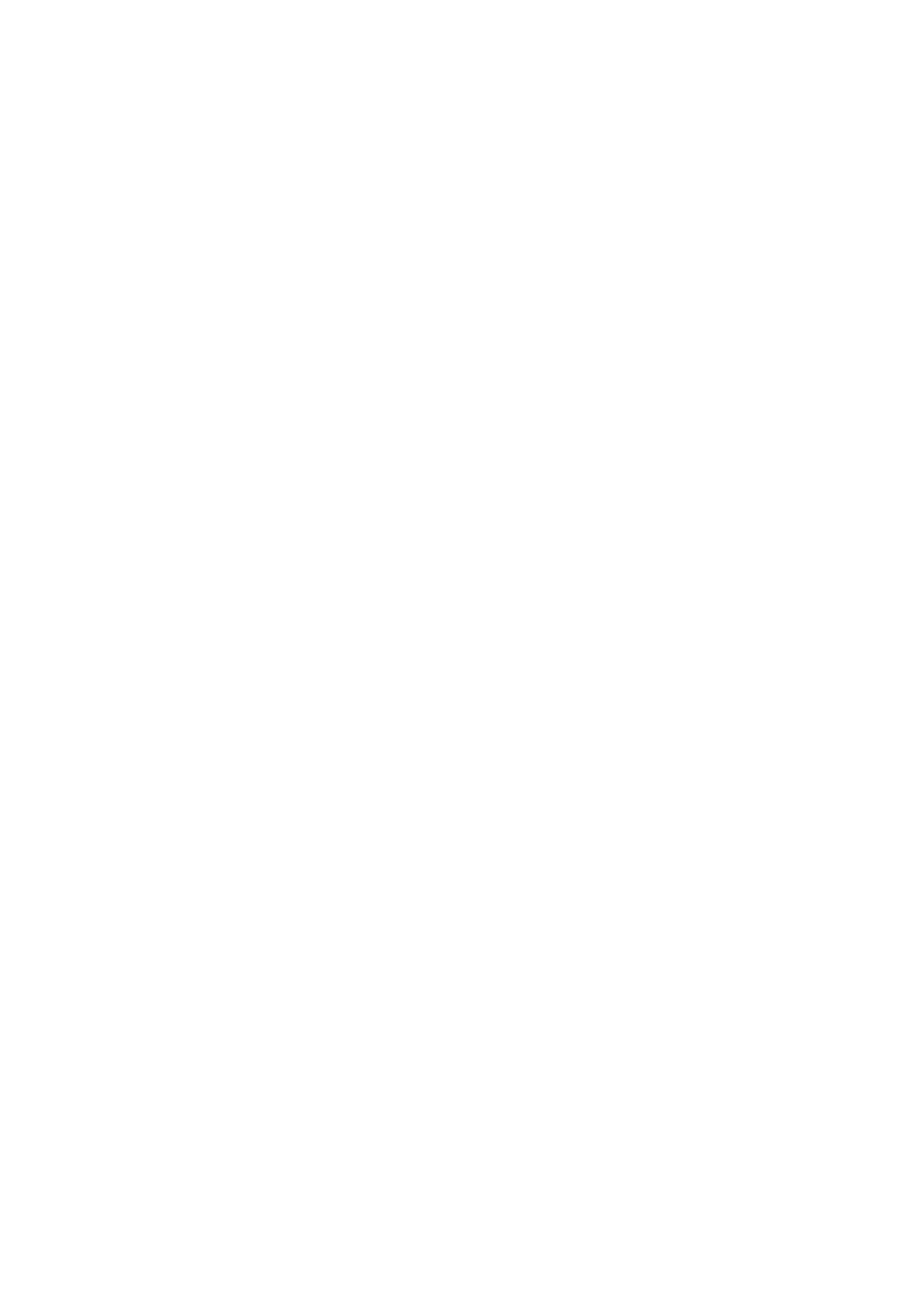## **EUROPEAN UNIVERSITY INSTITUTE, FLORENCE ACADEMY OF EUROPEAN LAW**

*The Potential Impact of National-Level or EU-level Regulation on PMSC Activities*

**ADAM WHITE**

EUI Working Paper **AEL** 2010/4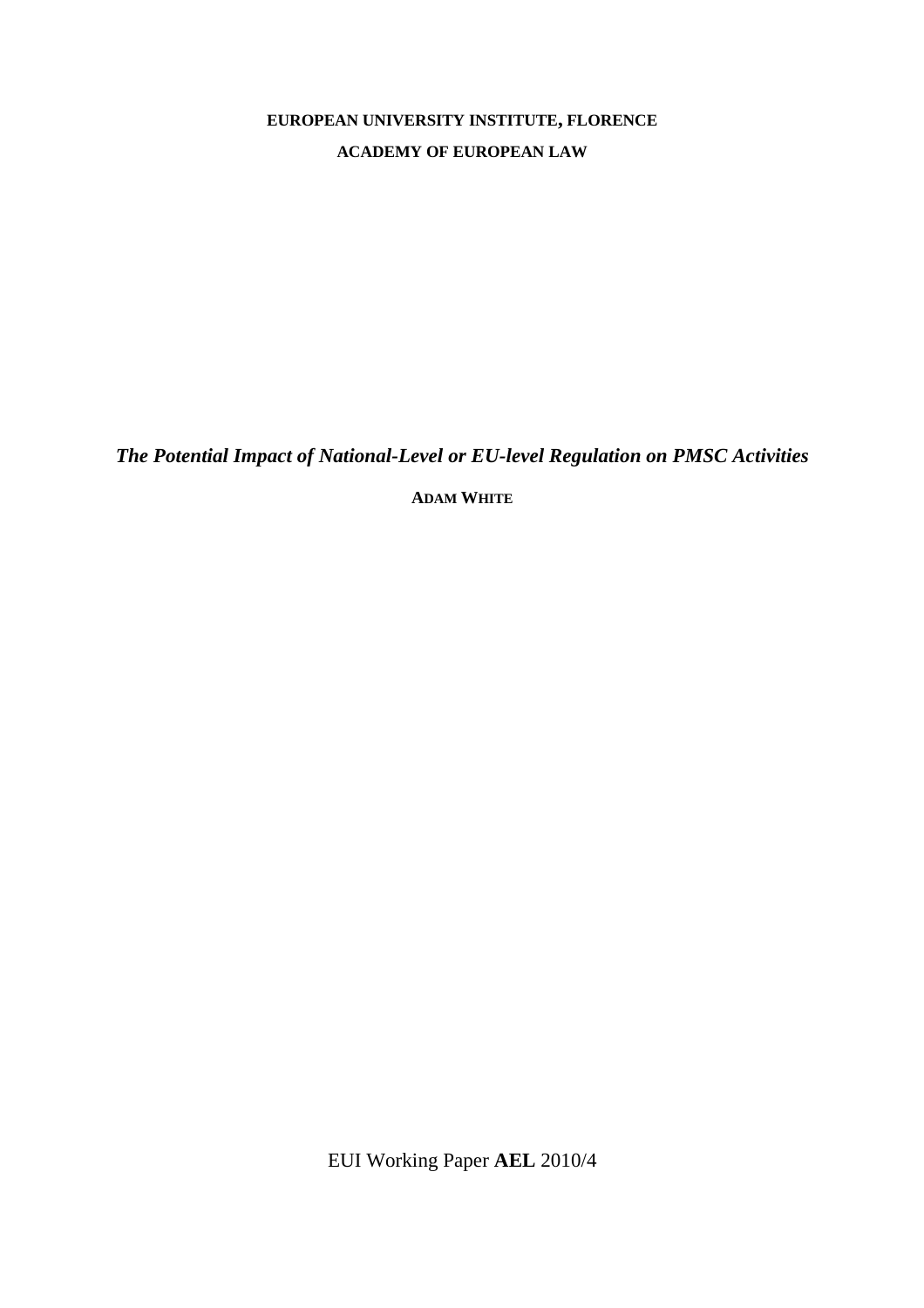This text may be downloaded for personal research purposes only. Any additional reproduction for other purposes, whether in hard copy or electronically, requires the consent of the author(s), editor(s). If cited or quoted, reference should be made to the full name of the author(s), editor(s), the title, the working paper or other series, the year, and the publisher.

The 'Regulating Privatisation of "War": The Role of the EU in Assuring the Compliance with International Humanitarian Law and Human Rights (PRIV-WAR) project is funded by the European Community's 7th Framework Programme under grant agreement no. 217405.

This paper was produced as part of the contribution of the University of Sheffield, School of Law to Work-Package 9 of the PRIV-WAR Project: *Options for Regulation at the National and the EU level: A Registration /Licencing Regime?* 

www.priv-war.eu

ISSN 1831-4066

© 2010 Adam White

Printed in Italy European University Institute Badia Fiesolana I – 50014 San Domenico di Fiesole (FI) Italy www.eui.eu cadmus.eui.eu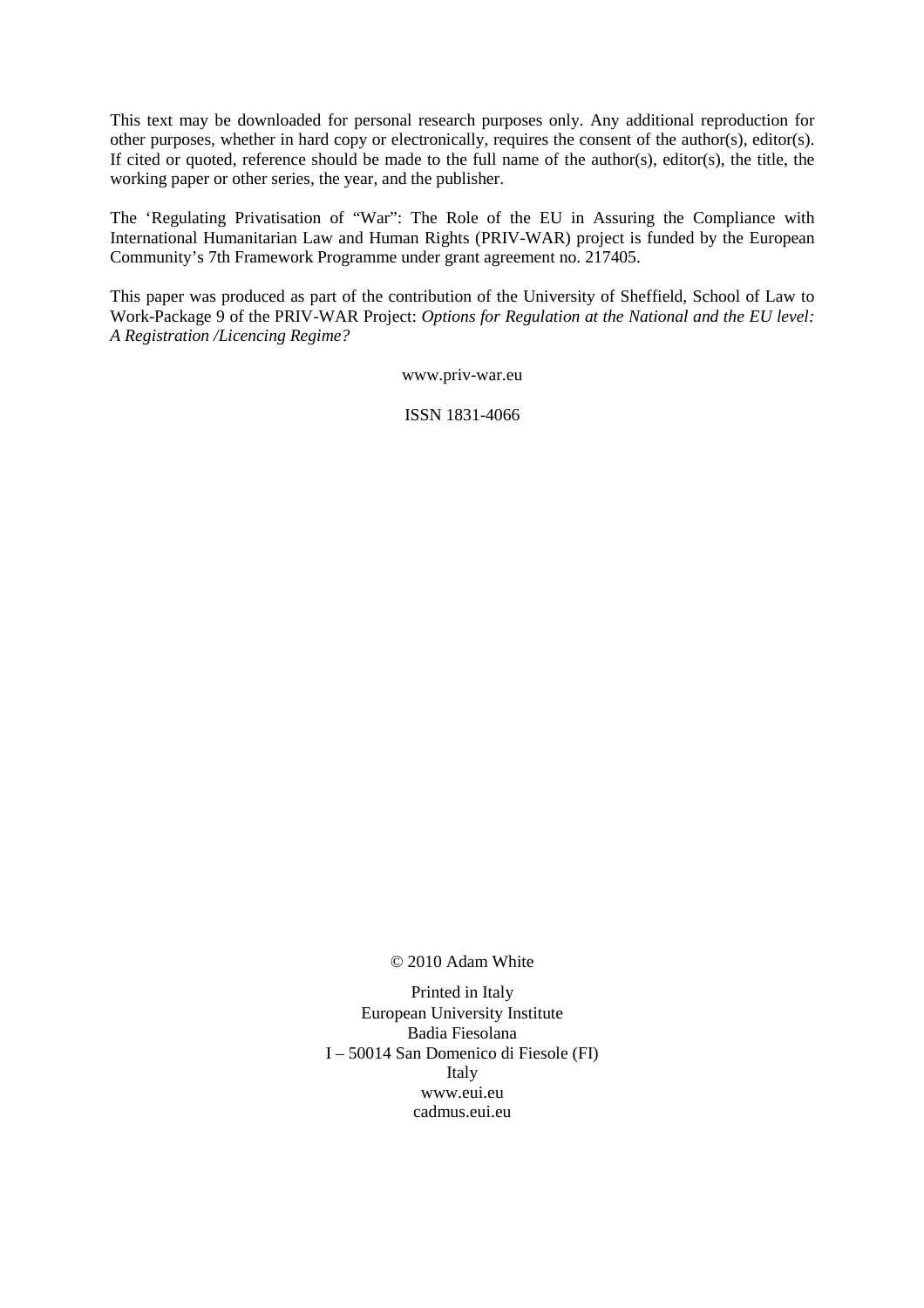## **Abstract**

The aim of this paper is to assess the potential impact of national-level or EU-level regulation on the international activities of private military security companies (PMSCs). It will do this by first examining the actual impact of national-level regulation of the domestic activities of PMSCs in the UK. It will then build upon this analysis to make observations about the potential impact of nationallevel and EU-level regulation on the international activities of PMSCs. Because there is a similarity between the regulatory structures and private organisations in this comparison, the conclusions drawn in this paper will, it is hoped, provide some insight into the potential impact of any internationallyfocused PMSC regulation.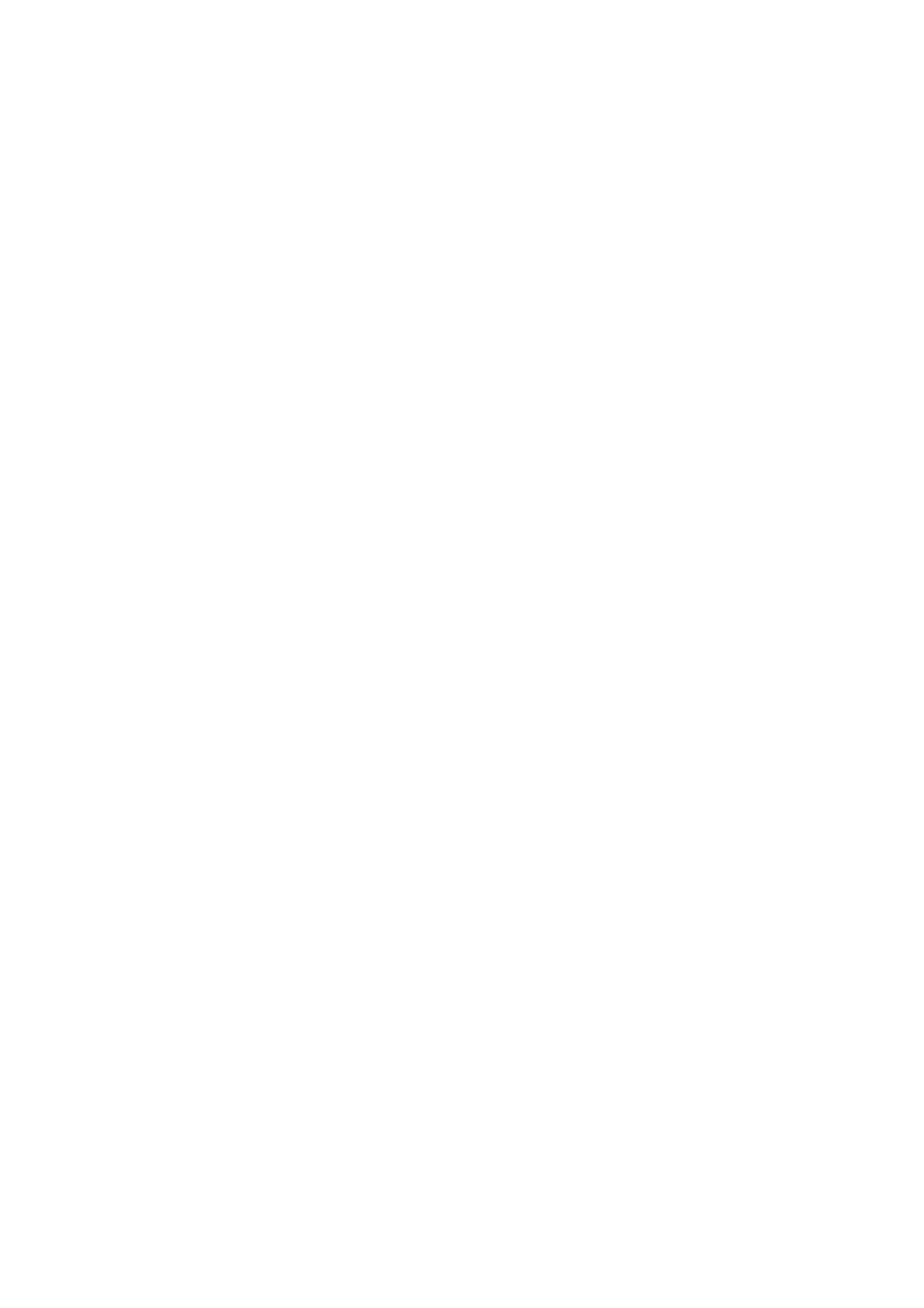## **ADAM WHITE**<sup>∗</sup>

## **1. Introduction**

 $\overline{a}$ 

The idea behind regulation – whether at the local, national, EU or international level – is to create institutional mechanisms which governments can use to steer the activities of private organisations in line with some publicly-defined goal. In reality, however, this ideal-type scenario is never fully realised. For regulatory mechanisms rarely steer private organisations down the exact path envisaged by government policy-makers and as a result unintended consequences abound. This makes the task of assessing the potential impact of regulation on private organisations a very hazardous business (especially when the possible regulatory structure is in such a formative stage, as is the case in this instance). One common-sense method of approaching this task is to find an already functioning regulatory system similar to the one under assessment and then to draw some realistic comparisons between them, moving from the 'actually existing' into the 'potentially occurring'. This is the method used in this paper in order to assess the potential impact of national-level or EU-level regulation on PMSC activities. Sections 2 and 3 will proceed by examining the actual impact of national-level regulation of *domestic* private military security companies (PMSCs) in the UK. Section 4 will then build upon this analysis to make observations about the potential impact of national-level and EUlevel regulation on *international* PMSC activities. Because there is a similarity between the regulatory structures and private organisations in this comparison, the conclusions drawn in this paper will, it is hoped, provide at least some insight into the potential impact of the proposed PMSC regulation.

## **2. The Legal Framework for Regulating PMSC Activities in the UK**

The idea of regulating PMSC activities in the UK was first discussed in government circles during the 1950s. However, it was not until 2001 that the Private Security Industry Act was passed by Parliament with the purpose of setting up a formal regulatory structure for controlling the activities of PSCs within the UK.<sup>1</sup> The stated objective of this legislation is to protect the British public from the negligent and unprofessional practices of PMSCs by reducing criminality and raising standards within the private security industry. The centrepiece of this legislation is the creation of the Security Industry Authority (SIA), which is a non-departmental public body accountable to the Home Secretary and charged with the responsibility of administering, monitoring and enforcing private security regulation. After a twelve-month period of consultation and institution building, the SIA became operational midway through 2004 and started phasing in regulation from 2005 onwards.

The coverage of the SIA's regulatory regime can be defined with reference to both geography and private security sector. In geographical terms, the SIA was initially responsible for regulating PMSCs in England and Wales. In June 2006, however, the regulatory regime was extended to Scotland, and during the course of 2009 was further stretched to cover Northern Ireland. In sector terms, the SIA is responsible for regulating private security in the following sectors: security guarding (contract), door

<sup>∗</sup> Research Associate, Department of Politics, University of Sheffield. Adam.White@sheffield.ac.uk. Adam would like to thank the Economic and Social Research Council for their financial assistance during the course of this research (grant no. RES-000-22-3062)

<sup>&</sup>lt;sup>1</sup> Adam White, *The Politics of Private Security: Regulation, Reform and Re-Legitimation* (Palgrave Macmillan, forthcoming 2010).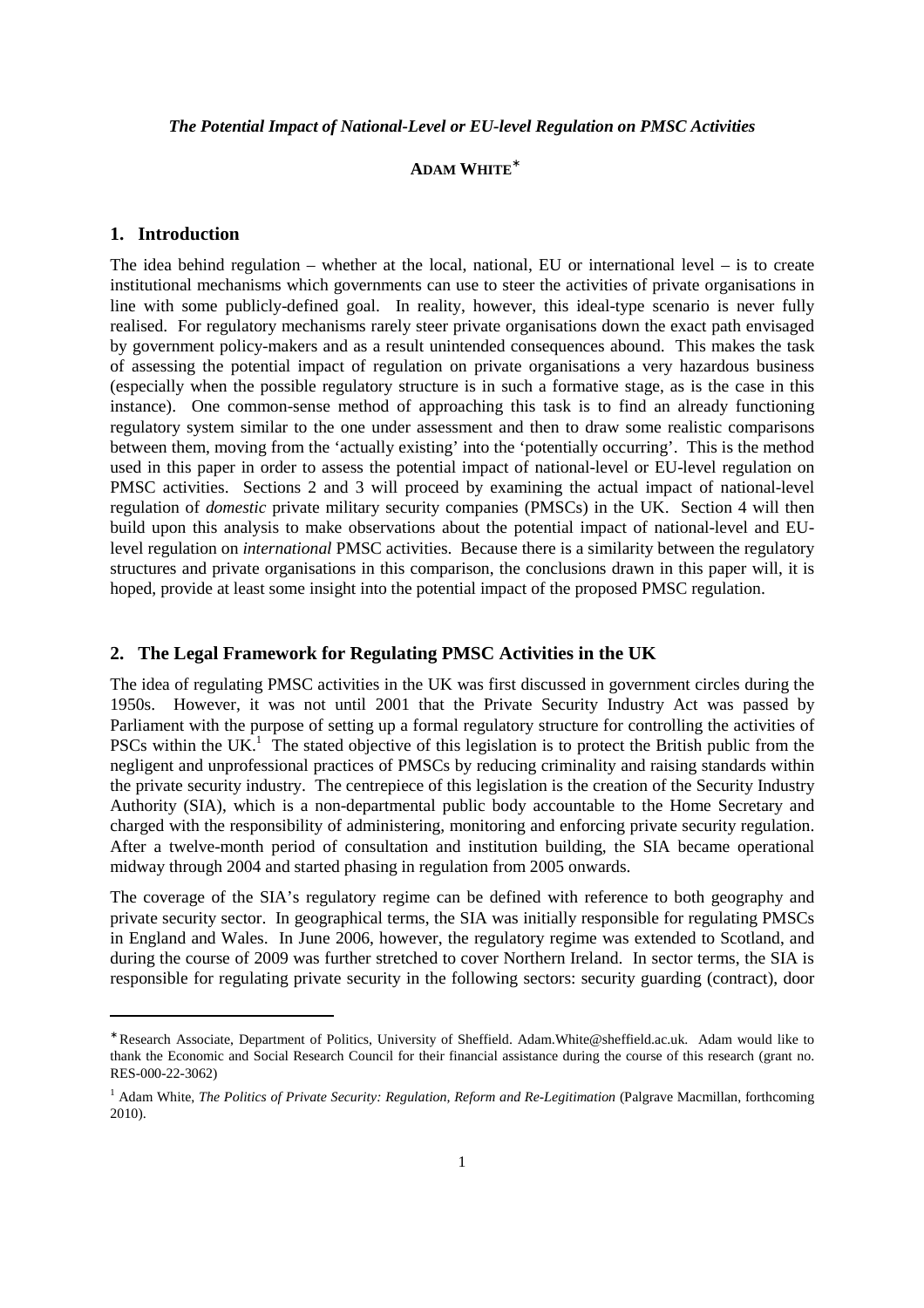supervision (contract and in-house) close protection (contract), cash and valuables in transit (contract), public space surveillance (contract), key holding (contract) and the immobilisation, restriction and removal of vehicles (contract and in-house). $2\pi$  Taken together, then, these seven sectors comprise the 'private security industry' from the perspective of the SIA. This said, the amended version of the *Private Security Industry Act 2001* also allows for the regulation of private investigation services, security consultants and precognition agents (i.e. the interviewing of witnesses in civil and criminal proceedings). At present, however, these three sectors are not actively being regulated.

In order to reduce criminality and raise standards across these seven sectors of the private security industry, the SIA has two primary regulatory tools. The first is the compulsory licensing of all security staff working within the sectors covered by the regulatory regime, from street level operative up to director level. To obtain a license, each of these individuals must initially undergo a full criminal records check conducted by the Criminal Records Bureau so as to ensure that he or she qualifies as a 'fit and proper' person. In addition, each of these individuals must also demonstrate a minimum competency requirement, which can be only accomplished by attaining an SIA-approved qualification. Failure to meet either of these two conditions means that the licence will not be awarded, in turn making it illegal for the individual to gain employment in any of the regulated sectors. Licences are renewed every three years and can be revoked or suspended at any point within this period. Working in a licensable role without a valid licence can result in a maximum of six months imprisonment and/or a fine of up to £5,000. The scale and penetration of this licensing system is illustrated by the following statistics, which were released on  $23<sup>rd</sup>$  February 2010. At this time, the SIA had issued 325,439 valid licences and recognised 620,486 approved qualifications.<sup>3</sup>

The second regulatory tool available to the SIA is the Approved Contractor Scheme (ACS). In contrast to the licensing system, the ACS is voluntary and targets companies not individuals. This system functions on the basis that companies which successfully meet certain standards of quality and best practice can apply to the SIA for approved contractor status. There are three main incentives for companies to strive for this status: first, the company will be listed on the Register of SIA Approved Contractors, which is publicised by the SIA to a range of security purchasers; second, the company will be given permission to use a special SIA accreditation mark on their publicity materials; and third, the company will be able to legally contract out security staff whose licence applications are being processed (whereas for non-ACS companies it is illegal to contract out security staff before their licence applications have been fully completed). Similar to the licensing scheme, ACS status must be renewed every three years and can be revoked at any point within that period. By 31<sup>st</sup> January 2010, 655 PCSs had successfully attained approved contractor status. And to date, only 26 private security companies have had they approved contractor status revoked.<sup>4</sup>

<sup>&</sup>lt;sup>2</sup> 'Contract' private security refers to those companies which sell security services to other organisations on a contract-bycontract basis. 'In-house' private security provision refers to those companies which recruit their security staff internally, as opposed to recruiting their staff externally from 'contract' providers.

<sup>&</sup>lt;sup>3</sup> Security Industry Authority, *Licensing Statistics*, 23<sup>rd</sup> February 2010 – accessed online on 1<sup>st</sup> March 2010 at: www.sia.homeoffice.gov.uk/Pages/licensing-stats.aspx. It is important to mention that the issuing of 325,439 valid licences does not mean that there is this number of employees legally operating in the private security industry. This is because, with certain exceptions, each licence is limited to a specific sector. An individual working as a security guard, for instance, will require a security guarding licence, whereas an individual working as a vehicle immobiliser will require a vehicle immobiliser license, etc. It is possible, however, to hold more than one licence. This in turn means that an individual working in two sectors may hold two valid licences, one for each sector. Once this is taken into account, the number of employees legally operating in the private security industry will be lower than the number of licences issued.

<sup>&</sup>lt;sup>4</sup> Security Industry Authority, *Register of Approved Contractors*, 31<sup>st</sup> January 2010 – accessed online on 1<sup>st</sup> March 2010 at: www.sia.homeoffice.gov.uk/Pages/acs-roac-intro.aspx.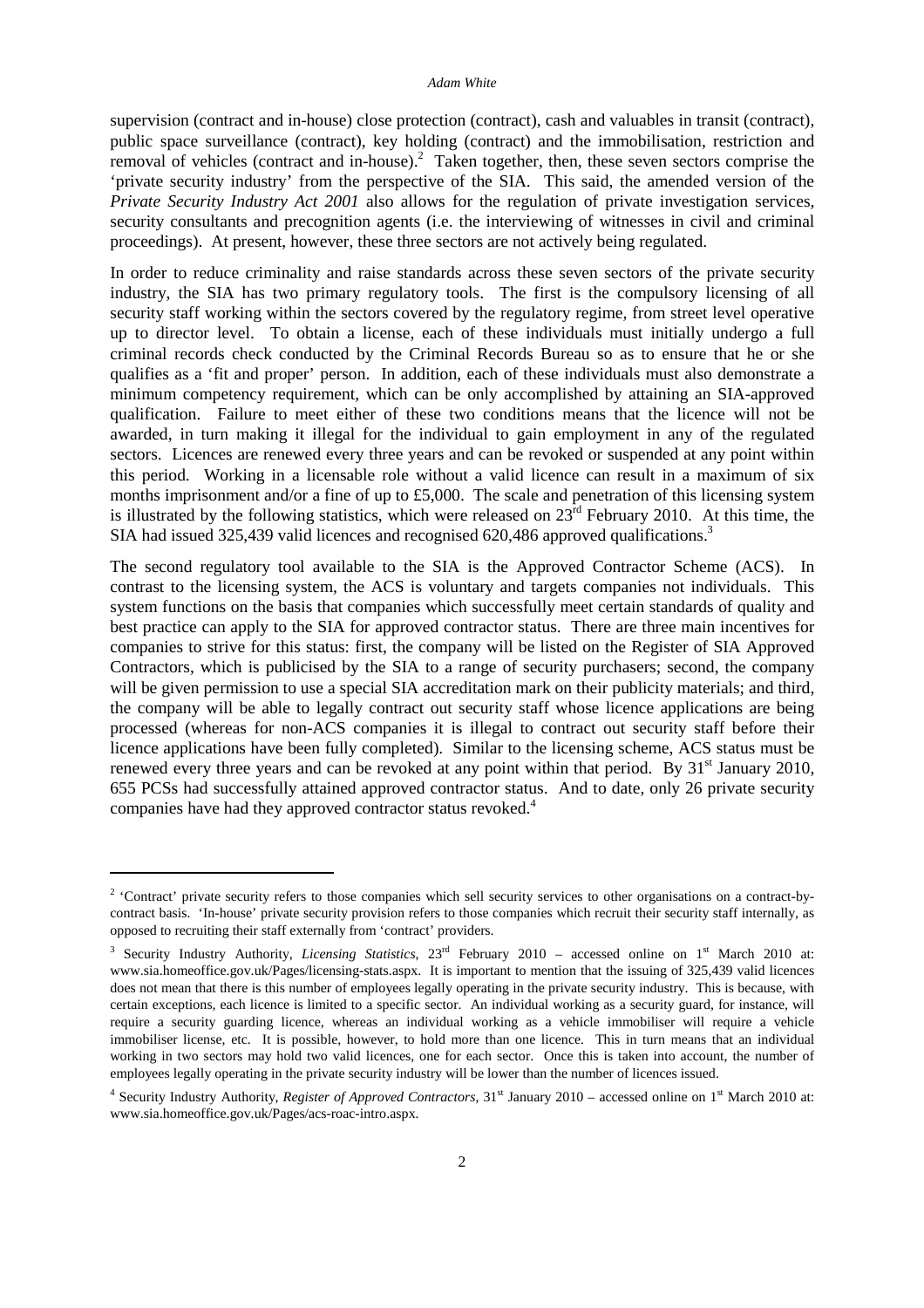## **3. The Impact of Regulating PMSC Activities in the UK**

Has the SIA's regulatory regime succeeded in reducing criminality and raising standards within the private security industry? In order to answer this question, this paper will primarily draw upon the results of a survey conducted by Adam White and Martin Smith in January 2009 – these results were subsequently published in a report entitled *The Security Industry Authority: A Baseline Review*. 5 The survey was sent to 7,000 individuals working within the private security industry and comprised 35 questions relating to the impact of regulation. 685 responses were received, generating a mixture quantitative and qualitative data (it should be noted, however, that some respondents did not complete the entire questionnaire, which in turn means that some questions have a slightly lower response rate). In addition to this data, some official statistics released by the SIA will also be used to answer the above question.

To begin with, this paper will address question: has regulation reduced criminality? For contextual purposes it is important to note that the private security industry has long been associated with a number of criminal practices, such as protection rackets, excessive use of force and the facilitation of theft and perjury, to name just a few.<sup>6</sup> One of the main intentions of the *Private Security Industry Act 2001* was to significantly reduce such criminal practices. To judge whether this intention has been translated into a reality, White and Smith's questionnaire asked the following question: 'To what extent do you agree with the following statement? Overall there appears to be less criminality in the private security industry as a result of statutory regulation'. As Graph 1 shows, the response is ambiguous, with roughly equal numbers of respondents agreeing, disagreeing and remaining undecided when considering this issue.

<sup>5</sup> White, A. and Smith, M. J. *The Security Industry Authority: A Baseline Review* (Sheffield: University of Sheffield, 2009). Available at:

http://www.sia.homeoffice.gov.uk/Pages/publications.aspx?category=SIA+Research .

<sup>6</sup> For a more detailed list, see: HC 17-1 (1994-95) *First Report from the House of Commons Home Affairs Committee: The Private Security Industry* (London: HMSO, 1995), pp.xii-xiii.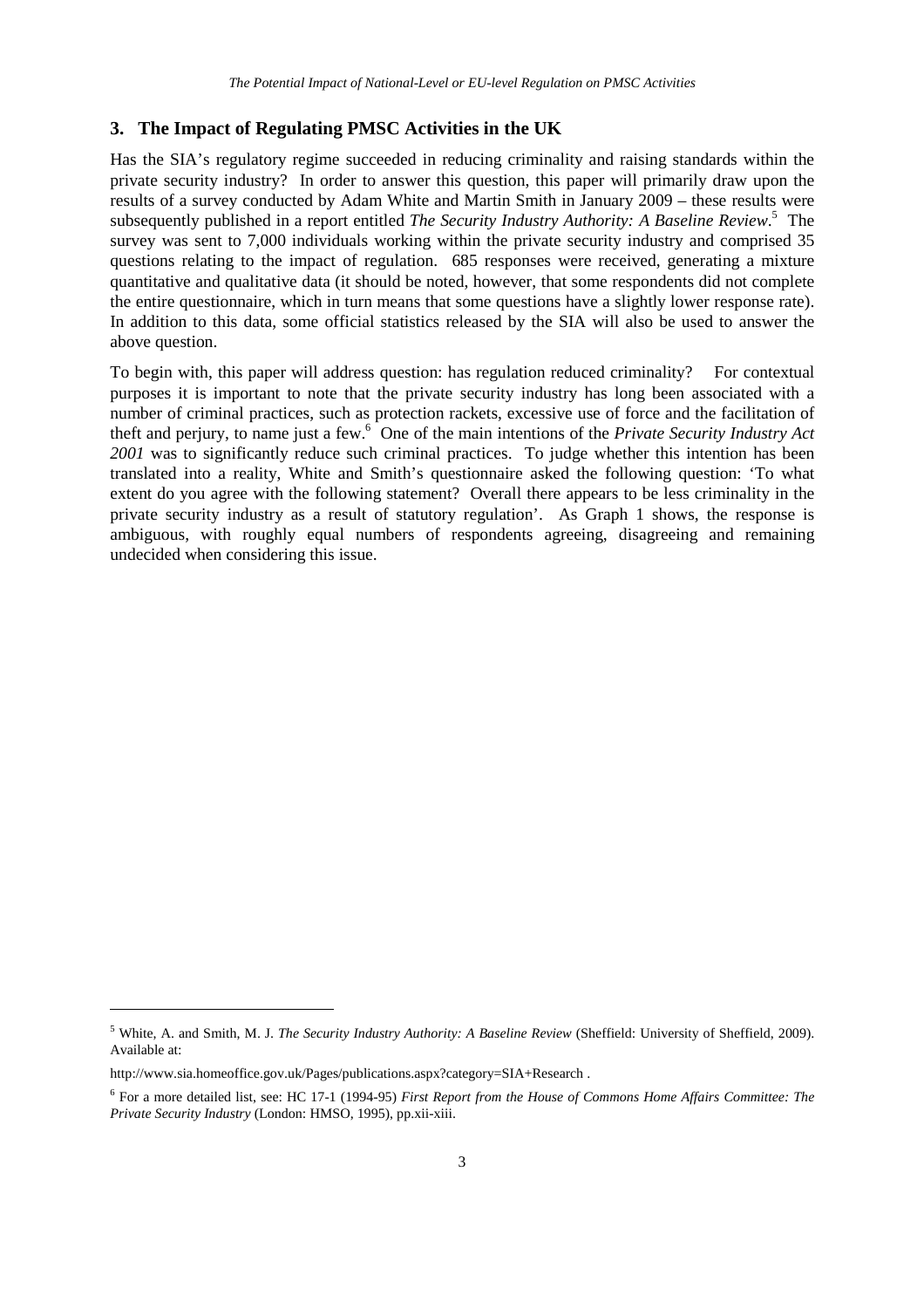**Graph 1: To what extent do you agree with the following statement? Overall there appears to be**  less criminality in the private security industry as a result of statutory regulation.<sup>7</sup> ( $N = 572$ )



It is possible to add some more details to this hazy picture. SIA statistics provide supporting evidence for those who agree that some criminality has been removed from the industry. For instance, by the  $23<sup>rd</sup>$  February 2010 the SIA had refused 18,238 licence applications<sup>8</sup> and by  $31<sup>st</sup>$  January 2010 had revoked 17,046 licences.<sup>9</sup> This clearly amounts to some reduction in criminality. It is equally possible, however, to provide supporting evidence to those who disagree that criminality has been removed from the industry. White and Smith's survey revealed that criminality still exists in a number of forms. For instance, while licensed security officers may be used in a PMSC's visible operations, unlicensed security officers may be used in less visible (and often less legitimate) operations, thereby pushing criminality 'underground'. Furthermore, the questionnaire found that 'loopholes' in the legislation are exploited a great deal. Individuals advertise their services as 'security consultants', for instance, so as to define their activities outside the SIA's regulatory remit.<sup>10</sup> This clearly indicates the enduring presence of criminality within the private security industry. And it is the fact that such supporting evidence can be found both for a reduction in and for a perpetuation of criminality which explains the spread of responses depicted in Graph 1.

To an extent, such ambiguity should be expected, for no law is adhered to completely. But there is a sense that criminality could be reduced much further. The question of how this can be accomplished brings into frame the issue of enforcement. For contextual purposes, it should be noted that the SIA

<sup>7</sup> White and Smith, *The Security Industry Authority*, p.21.

<sup>&</sup>lt;sup>8</sup> Security Industry Authority, *Licensing Statistics*, 23<sup>rd</sup> February 2010 – accessed online on 1<sup>st</sup> March 2010 at: www.sia.homeoffice.gov.uk/Pages/licensing-stats.aspx.

<sup>9</sup> Security Industry Authority, *Enforcement Activity*,  $31<sup>st</sup>$  January 2010 – accessed online  $1<sup>st</sup>$  March 2010 at: www.sia.homeoffice.gov.uk/Pages/enforcement-activity.aspx.

<sup>10</sup> White and Smith, *The Security Industry Authority*, pp.23-24.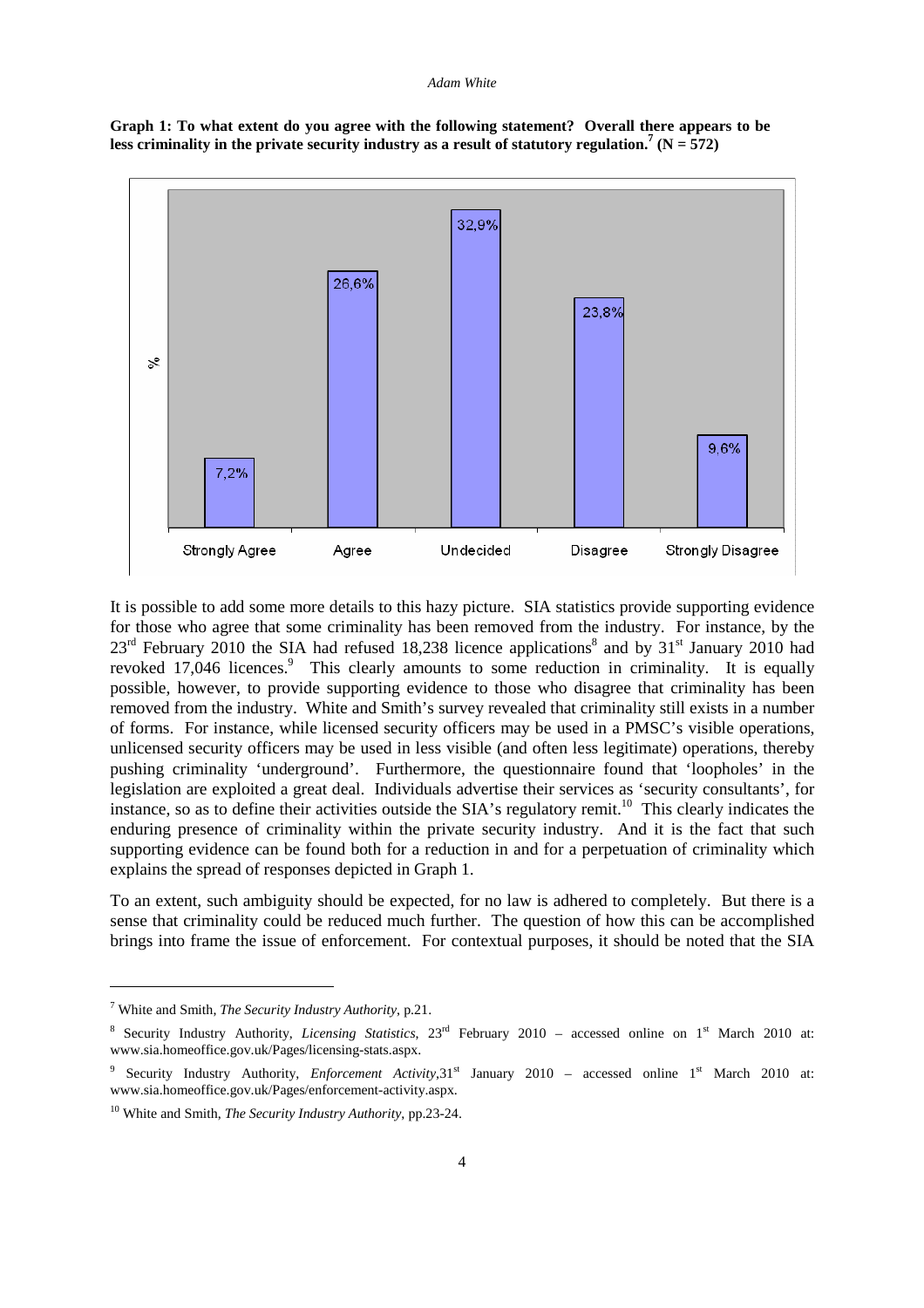utilises an intelligence-led model of investigation and enforcement. This means that rather than conducting random spot checks on PMSC officers, SIA investigators use reports of illegal activity to target their resources. If illegal activity is discovered the SIA has a range of sanctions. The most obvious is to initiate criminal proceedings. However, the SIA has not used this regularly (the SIA had successfully prosecuted 13 entities for 89 offences as of  $31<sup>st</sup>$  March 2009).<sup>11</sup> Most commonly the SIA uses one of its three non-criminal proceeding sanctions: a written warning to an individual in breach of the *Private Security Industry Act 2001* (1,398 had been issued as of  $31<sup>st</sup>$  January 2010);<sup>12</sup> an improvement notice to companies in breach of the *Private Security Industry Act 2001* (116 had been issued as of  $31<sup>st</sup>$  January  $2010$ ;<sup>13</sup> and revoking a licence. To assess perceptions about the level of enforcement shown in these statistics, White and Smith's questionnaire asked the following two questions: 'How would you describe the SIA's enforcement policy against private security staff working without a licence?'; and 'How would you describe the SIA's enforcement policy against private security companies supplying unlicensed staff?' The responses to these questions are depicted in Graphs 2 and 3.





Note: 4.9% answered 'Don't Know'

<sup>&</sup>lt;sup>11</sup> Better Regulation Executive, *Security Industry Authority: A Hampton Implementation Review Report* (London: Better Regulation Executive 2009), p.30.

<sup>&</sup>lt;sup>12</sup> Security Industry Authority, *Enforcement Activity*, 31<sup>st</sup> January 2010 – accessed online 1<sup>st</sup> March 2010 at: www.sia.homeoffice.gov.uk/Pages/enforcement-activity.aspx.

<sup>&</sup>lt;sup>13</sup> Security Industry Authority, *Enforcement Activity*, 31<sup>st</sup> January 2010 – accessed online 1<sup>st</sup> March 2010 at: www.sia.homeoffice.gov.uk/Pages/enforcement-activity.aspx.

<sup>14</sup> White and Smith, *The Security Industry Authority*, p24.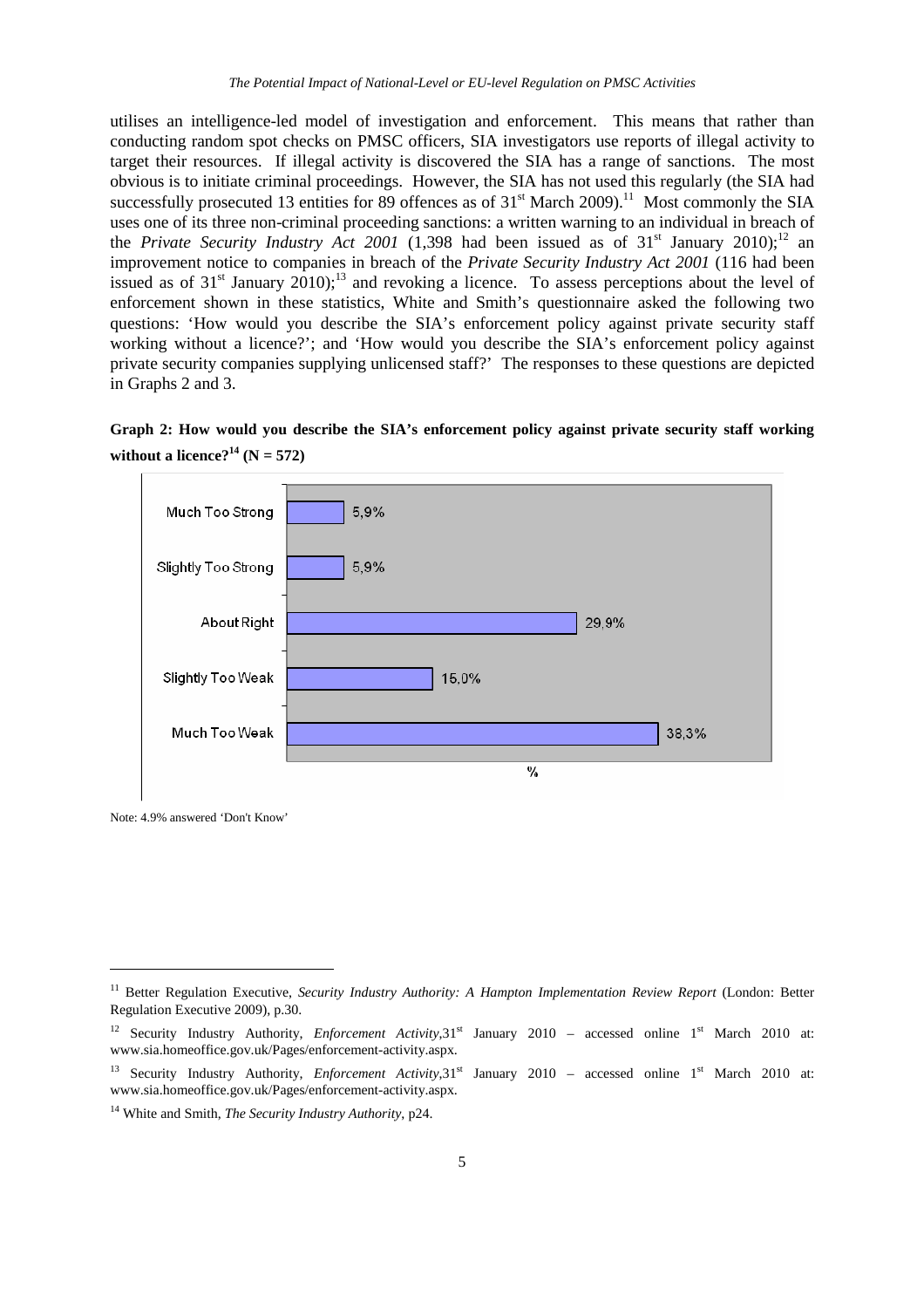**Graph 3: How would you describe the SIA's enforcement policy against private security companies**  supplying unlicensed staff?<sup>15</sup> ( $N = 572$ )



Note: 5.1% answered 'Don't Know'

These graphs very clearly demonstrate that enforcement is considered to be weak. In the case of enforcement against private security staff working without a licence, more than half of the respondents (53.3%) considered that the SIA's enforcement policy was 'slightly too weak' or 'much too weak'. Similarly, in the case of enforcement against PSCs supplying unlicensed staff 59.2% deemed the SIA's enforcement policy to be 'slightly too weak' or 'much too weak'.

White and Smith's questionnaire collected a large number of comments which add explanatory depth to this trend. The most common ones were: investigators are rarely seen on the ground: reports of illegal activity are not followed up; checks should be random and unannounced; regulation has no teeth and doesn't provide a deterrent; if there is no enforcement then regulation simply punishes the compliant PMSCs.<sup>16</sup> These comments all essentially relate to the point that the SIA does not have sufficient resources to undertake comprehensive enforcement activities. This lack of resources is certainly in large part due to the fact that the SIA is a self-funding body. Its operations must be balanced against its income from licensing and the Approved Contractor Scheme – no additional public money is received (though in the past the SIA has been bailed out with additional public money when it has run significant deficits). As a result, the SIA only has very limited resources for enforcement – hence the above comments. In addition to these resource constraints, the SIA is also limited by the Hampton Principles which stipulate that regulators must assume a 'light touch' approach so as not to over-burden the commercial activities of a private organisation.<sup>17</sup> It is possible to conclude, then, that the reasons for the ambiguous trends regarding the reduction in criminality delineated above are in part related to the SIA's weak enforcement regime and, by extension, the SIA's lack of resources and political constraints.

<sup>15</sup> White and Smith, *The Security Industry Authority*, p26.

<sup>16</sup> White and Smith, *The Security Industry Authority*, p.30.

<sup>17</sup> White and Smith, *The Security Industry Authority*, pp.31-32.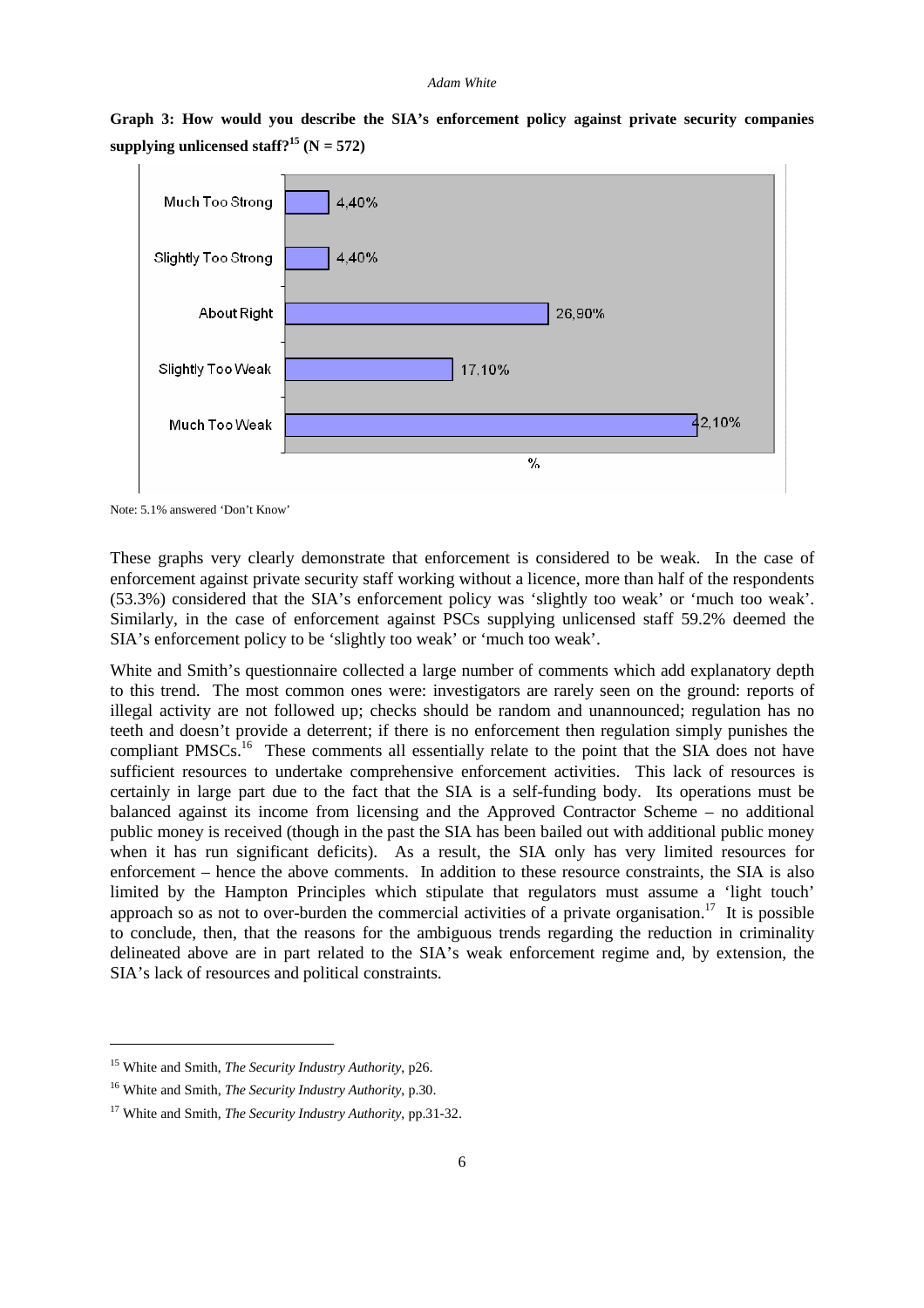The paper will now address the question: has regulation raised standards? As background to this question it is important to note that the private security industry has long been associated with poorly trained, badly equipped individuals working excessively long hours and providing sub-standard services. With this in mind, one of the other main intentions of the *Private Security Industry Act 2001* is to improve standards of service. In order to assess the extent to which this intention has been translated into reality, White and Smith's questionnaire asked a series of questions about the impact of licensing and the ACS on the overall ability of private security officers to do their jobs. The responses are shown in Graphs 4, 5 and 6.

### **Graph 4: What impact have compulsory criminal records checks had on the overall ability of private security staff to do their jobs?**<sup> $18$ </sup>(N = 635)



Note: 1.1% answered 'Don't Know'

<sup>18</sup> White and Smith, *The Security Industry Authority*, p.38.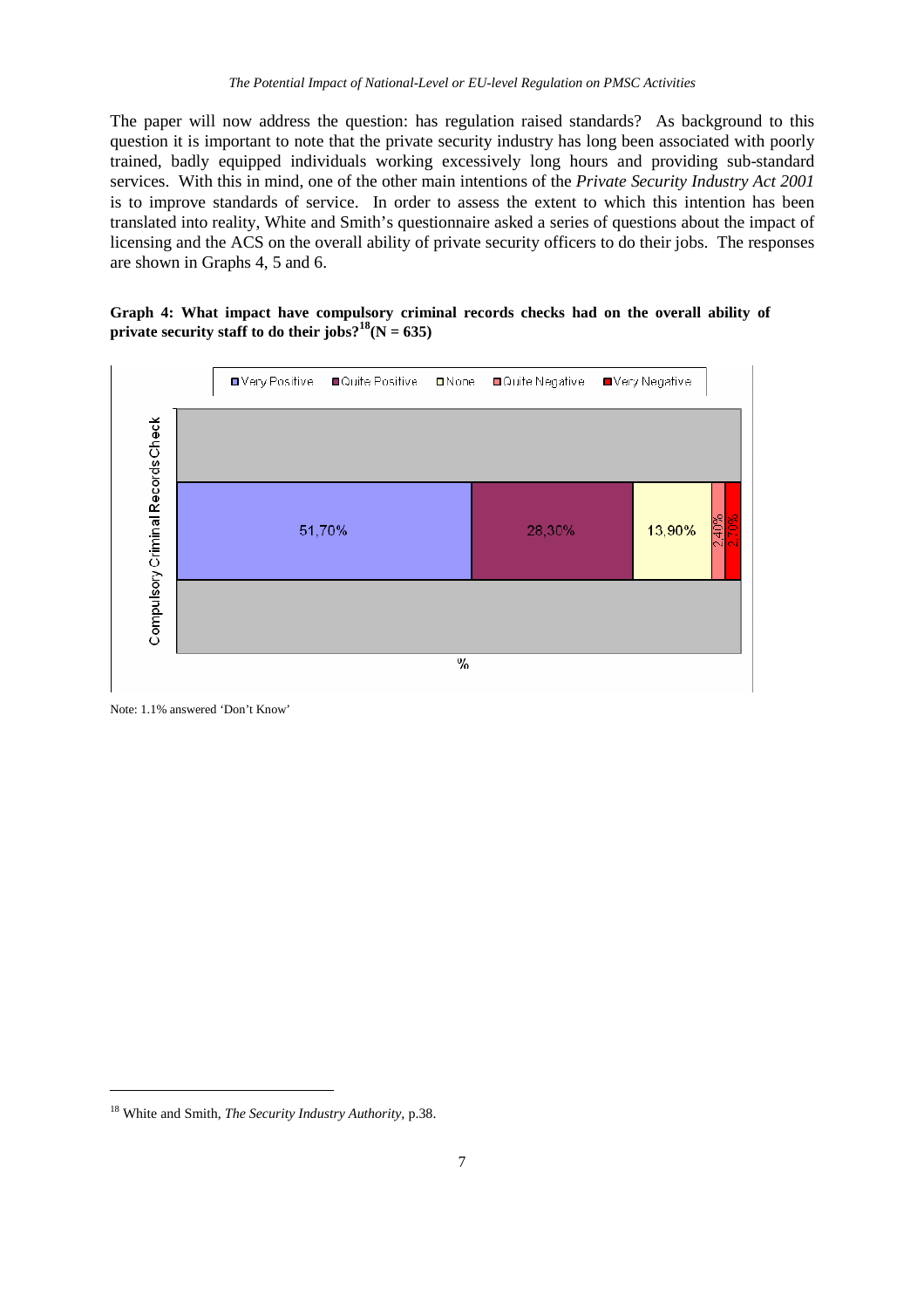**Graph 5: What impact have compulsory qualifications had on the overall ability of private security staff to do their jobs?**<sup>19</sup>**(N** = **635**)



Note: 1.4% answered 'Don't Know'

**Graph 6: What impact has the Approved Contractor Scheme had on the overall ability of private security staff to do their jobs?<sup>20</sup>**  $N = 635$ 



Note: 5.8% answered 'Don't Know'

<sup>19</sup> White and Smith, *The Security Industry Authority*, p.36.

<sup>20</sup> White and Smith, *The Security Industry Authority*, p.44.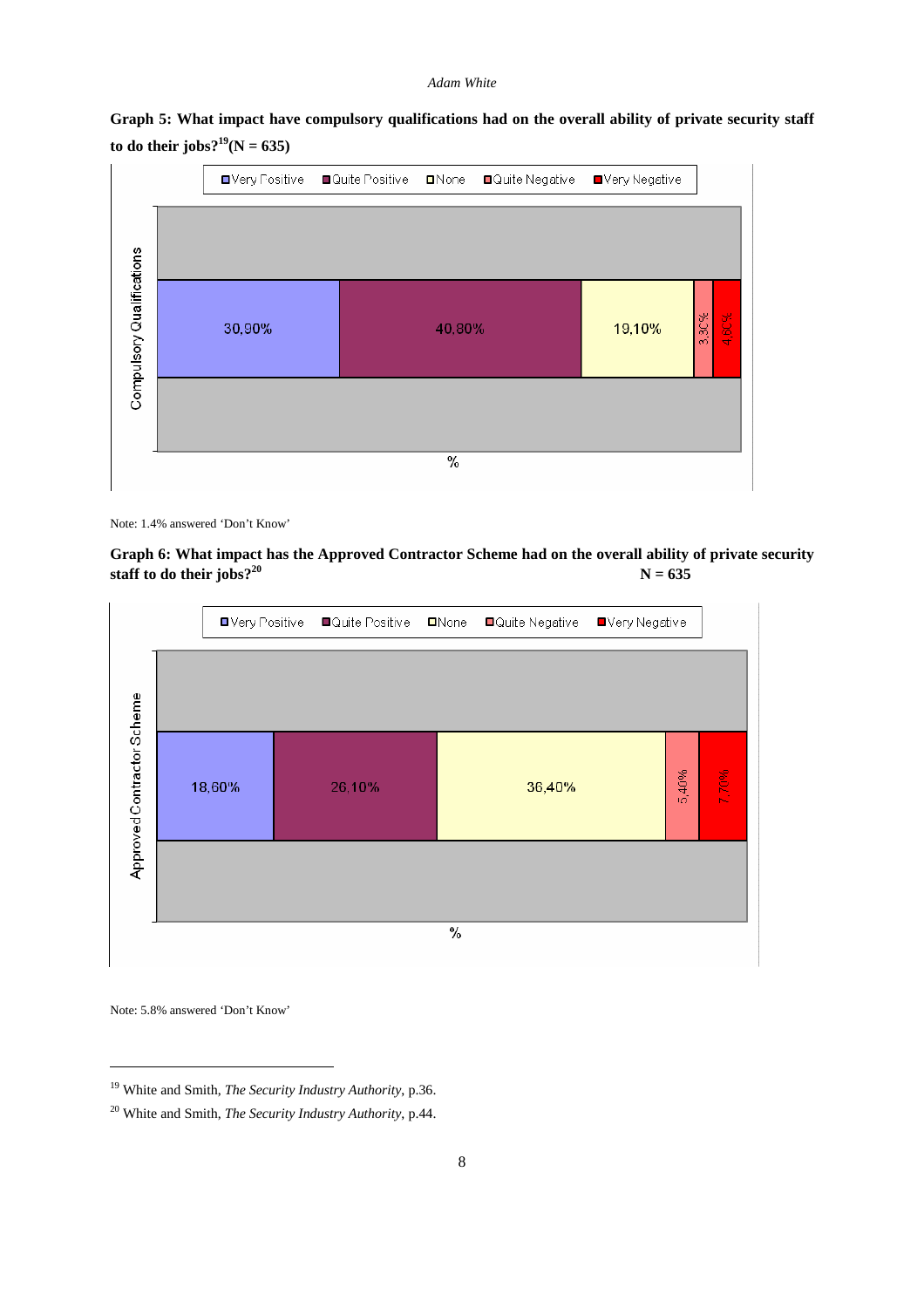In each case, the overall impact of each regulatory mechanism on the ability of private security staff to do their jobs has clearly been positive. With regard to compulsory criminal records checks, 51.7% of respondents considered that the impact has been 'very positive' and 28.3% thought that the impact had been 'quite positive'. With regard to compulsory qualifications, 30.9% of respondents deemed that the impact has been 'very positive' and 40.8% thought that the impact had been 'quite positive'. And, lastly, with regard to the Approved Contractor Scheme, 18.6% of respondents judged that the impact has been 'very positive' and 26.1%. It seems, then, that regulation has been successful at raising standards among PMSCs.

However, an important caveat is necessary. The training programmes set by the SIA as part of the compulsory qualifications built into the licence and the ACS only ever aimed to raise standards to a minimum level. As a result, while some PMCSs have indeed been forced to raise their standards to this minimum level, others have essentially decided to lower their standards to this minimum level. This is because compliance with SIA regulation now serves as a near-universal mark of approval for security purchasers, to the extent that many purchasers do not look for anything more than this when sending out tenders for contracts. For many PMSCs, then, the incentive to pitch their activities above the level set by the SIA has been removed. This has in turn stifled the drive for greater professionalism within many parts of the industry. This is undoubtedly an unintended negative consequence of regulation. Yet this negative consequence must be viewed alongside the overall successes regarding improvements in PMSC service standards as a whole.

## **4. The Potential Impact of National-Level and EU-Level Regulation of PMSC Activities**

The regulatory mechanisms used by the SIA to control the activities of PMSCs in the UK could – in a modified form – be used by national governments or the EU to control the activities of PMSCs in the international sphere. For a licensing scheme and a register of approved contractors have both been taken into consideration as possible regulatory mechanisms during the course of the Priv-war project. With this in mind, the purpose of this final section is to build upon the analysis in the previous two sections to make three general observations about the potential impact of national-level and EU-level regulation on PMSCs.

First, as with any regulatory mechanism, the intention of a licensing scheme and a register of approved contractors will never be directly translated into a real world outcome and unintended consequences will inevitably occur. For instance, if the intention of licensing PMSCs is to reduce criminality, the reality may be that a (sizeable) proportion of criminal practices among PMSCs are simply pushed further underground. Similarly, if the intention of introducing a compulsory training component into a licensing scheme or a register of approved contractors is to raise the standards of PMSC services to an acceptable minimum level, the reality may be that the standards of many PMSCs may actually be lowered to meet this minimum level. And even if other types of regulatory mechanism are used by national governments of the EU, such contradictory scenarios will still occur because different PMSCs will interpret any regulatory mechanisms in a number of ways. Some will enthusiastically and unreservedly work within the regulatory framework, others will find ingenious ways to dodge certain parts of the framework. Some will completely flout the regulatory framework, others will manipulate it to fit in with their pre-existing business plans. Such variations, and the unintended consequences that ensue, are endemic to any regulatory regime.

Second, such variations and unintended consequences could, however, be mediated with a strong enforcement policy. It was certainly suggested by PMSC respondents in White and Smith's survey that stronger enforcement would lead to more compliance with SIA stipulations, and there is nothing to suggest that this formula would be any different in the case of PMSCs. Worryingly, though, it will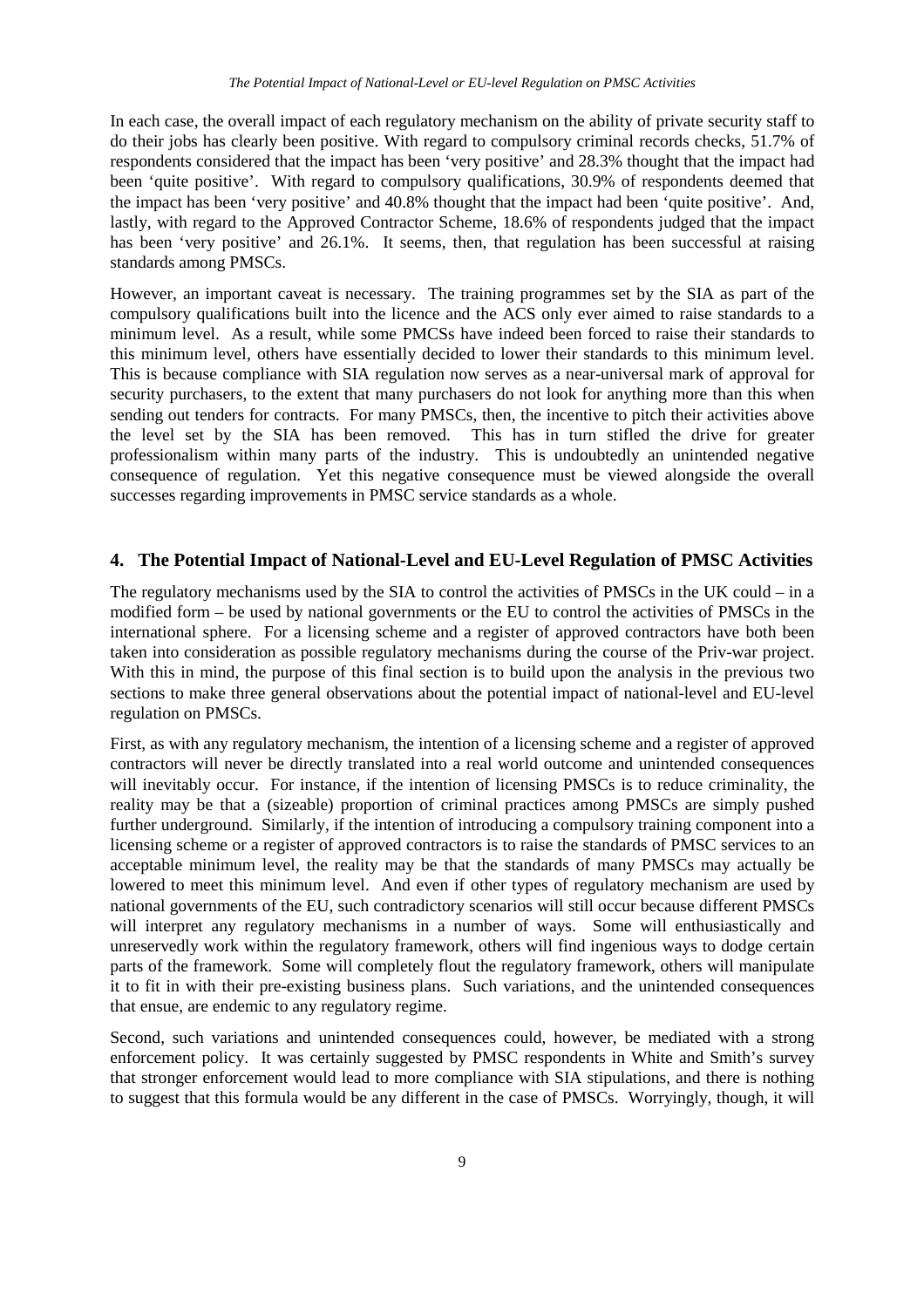be harder for either national governments or the EU to enforce the conditions of a licensing scheme or a register of approved contractors on PMCSs operating in foreign territories than it has been for the SIA to enforce its conditions on PMSCs within the UK. This is because international investigation and enforcement regimes will require a great deal more resources – especially in unstable political systems where existing infrastructure is poor – and will run into the problem of applying laws in foreign legal systems. So unless any national or EU regulatory system is very well resourced and has a number of extradition treaties, enforcement will be weak and, by extension, unintended consequences will be particularly abundant – certainly more abundant than in the SIA's regulatory regime.

Finally, and on a more general level, it is very important to keep in mind the inevitability of such unintended consequences when drawing up blueprints for a regulatory regime at the national-level or EU-level. That is, it is important to approach the task of regulating PMSCs in the international sphere with a sense of realism. Otherwise the result will be an inappropriate regulatory framework and a sense of unrealised expectations. Regulation is an approximate science and it is dangerous to treat it otherwise.